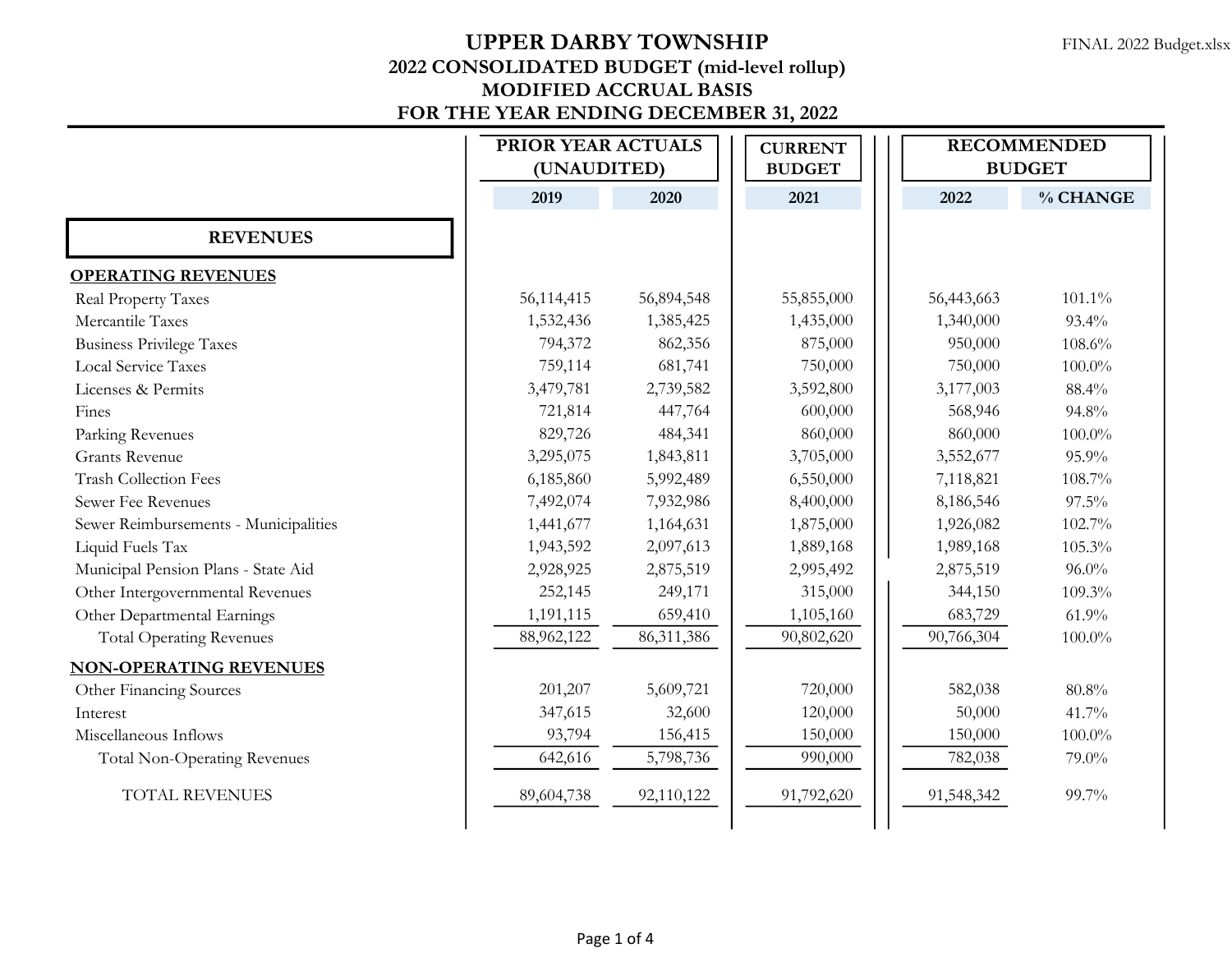|                                 | PRIOR YEAR ACTUALS<br>(UNAUDITED) |            | <b>CURRENT</b><br><b>BUDGET</b> | <b>RECOMMENDED</b><br><b>BUDGET</b> |           |
|---------------------------------|-----------------------------------|------------|---------------------------------|-------------------------------------|-----------|
|                                 | 2019                              | 2020       | 2021                            | 2022                                | % CHANGE  |
| <b>EXPENSES</b>                 |                                   |            |                                 |                                     |           |
| <b>OPERATING EXPENSES</b>       |                                   |            |                                 |                                     |           |
| <b>General Government</b>       |                                   |            |                                 |                                     |           |
| Legislative Body                | 199,986                           | 207,968    | 220,997                         | 210,708                             | 95.3%     |
| Executive                       | 123,950                           | 98,819     | 157,186                         | 156,254                             | 99.4%     |
| CAO                             | 245,188                           | 355,954    | 209,998                         | 297,312                             | 141.6%    |
| Solicitor                       | 231,219                           | 435,439    | 545,000                         | 582,079                             | 106.8%    |
| Human Resource                  |                                   |            | 131,498                         | 346,483                             | 263.5%    |
| Information Technologies        |                                   |            | 270,183                         | 478,965                             | 177.3%    |
| Financial Administration        | 894,893                           | 794,332    | 756,188                         | 1,021,849                           | 135.1%    |
| Administrative Services         | 1,559,859                         | 1,604,018  | 1,380,839                       | 1,465,534                           | $106.1\%$ |
| Treasurer                       | 7,800                             | 3,027      | 8,274                           | 8,274                               | $100.0\%$ |
| <b>Total General Government</b> | 3,262,895                         | 3,499,557  | 3,680,163                       | 4,567,458                           | 124.1%    |
| Administrative                  |                                   |            |                                 |                                     |           |
| Human Services                  |                                   |            | 111,850                         | 1,775                               | 1.6%      |
| <b>COSA</b>                     | 352,528                           | 254,745    | 375,510                         | 482,264                             | 128.4%    |
| Total Administrative            | 352,528                           | 254,745    | 487,360                         | 484,039                             | 99.3%     |
| <b>Public Safety</b>            |                                   |            |                                 |                                     |           |
| Police                          | 31,159,149                        | 30,757,972 | 29,597,744                      | 28,363,298                          | 95.8%     |
| Fire                            | 13,489,997                        | 15,104,867 | 15,411,575                      | 14,185,936                          | 92.0%     |
| <b>Total Public Safety</b>      | 44,649,146                        | 45,862,840 | 45,009,319                      | 42,549,234                          | 94.5%     |
| License & Inspecton             |                                   |            |                                 |                                     |           |
| Administration                  | 616,221                           | 700,648    | 1,402,268                       | 1,463,728                           | 104.4%    |
| Planning & Zoning               | 112,796                           | 158,423    | 32,701                          | 120,927                             | 369.8%    |
| Health                          | 526,784                           | 526,411    | 622,793                         | 468,262                             | 75.2%     |
| Total License & Inspection      | 1,255,801                         | 1,385,482  | 2,057,762                       | 2,052,917                           | 99.8%     |
| <b>Public Works</b>             |                                   |            |                                 |                                     |           |
| Administration                  |                                   |            | 384,994                         | 322,091                             | 83.7%     |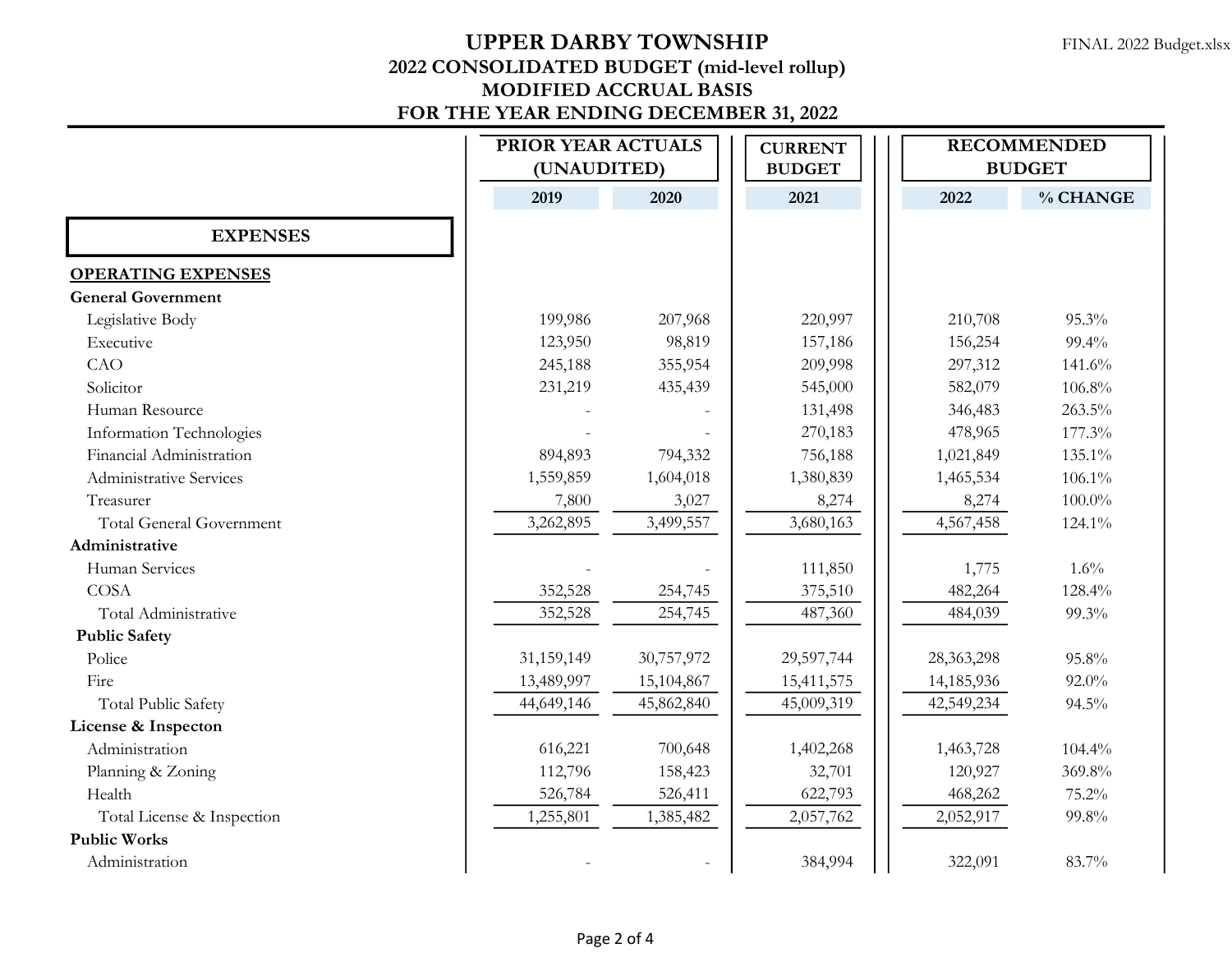|                                             |      | PRIOR YEAR ACTUALS<br>(UNAUDITED) |            | <b>CURRENT</b><br><b>BUDGET</b> |  |            | <b>RECOMMENDED</b><br><b>BUDGET</b> |  |
|---------------------------------------------|------|-----------------------------------|------------|---------------------------------|--|------------|-------------------------------------|--|
|                                             | 2019 |                                   | 2020       | 2021                            |  | 2022       | % CHANGE                            |  |
| <b>Trash Collection</b>                     |      | 5,022,751                         | 6,152,405  | 6,117,810                       |  | 6,675,698  | 109.1%                              |  |
| Sewer Expenses                              |      | 8,054,741                         | 7,664,228  | 7,813,513                       |  | 8,346,467  | 106.8%                              |  |
| Highway Fund Expenses                       |      | 1,664,295                         | 1,602,503  | 1,998,322                       |  | 2,219,387  | 111.1%                              |  |
| Vehicle Maintenance                         |      | 1,886,298                         | 1,662,342  | 2,034,129                       |  | 1,751,662  | 86.1%                               |  |
| Construction                                |      |                                   |            | 302,170                         |  | 378,993    | 125.4%                              |  |
| Electrical                                  |      | 894,494                           | 1,008,779  | 857,746                         |  | 963,527    | 112.3%                              |  |
| Parks Maintenance                           |      | 1,477,049                         | 1,333,786  | 1,678,877                       |  | 1,660,340  | 98.9%                               |  |
| <b>Total Public Works</b>                   |      | 18,999,628                        | 19,424,044 | 21,187,561                      |  | 22,318,165 | 105.3%                              |  |
| <b>Grants Expenses</b>                      |      |                                   |            |                                 |  |            |                                     |  |
| <b>HUD</b>                                  |      | 1,935,094                         | 1,051,659  | 1,785,791                       |  | 1,851,866  | 103.7%                              |  |
| Other Grants Expense                        |      | 16,682                            | 74,452     |                                 |  | 10,000     | $\#$ DIV/0!                         |  |
| <b>Total Grants Expenses</b>                |      | 1,951,776                         | 1,126,111  | 1,785,791                       |  | 1,861,866  | 104.3%                              |  |
| <b>Other Governmental Functions</b>         |      |                                   |            |                                 |  |            |                                     |  |
| Parking Enforcement                         |      | 401,320                           | 424,709    | 497,942                         |  | 640,742    | 128.7%                              |  |
| Parks & Recreation                          |      | 1,255,135                         | 886,240    | 665,133                         |  | 959,801    | 144.3%                              |  |
| Library                                     |      | 1,401,284                         | 1,436,316  | 1,472,224                       |  | 1,494,307  | $101.5\%$                           |  |
| Total Other Governmental Functions          |      | 3,057,739                         | 2,747,265  | 2,635,299                       |  | 3,094,850  | 117.4%                              |  |
| Miscellaneous                               |      |                                   |            |                                 |  |            |                                     |  |
| Volunteer Fire Relief Allocation            |      | 192,403                           | 194,949    | 200,000                         |  | 200,000    | $100.0\%$                           |  |
| Unallocated Payroll Expenses                |      | 11,216,725                        | 12,217,138 | 11,625,610                      |  | 10,476,503 |                                     |  |
| Contingency                                 |      | 265,383                           | 43,280     | 350,000                         |  | 400,000    | 114.3%                              |  |
| Other                                       |      | 805,727                           | 109,170    |                                 |  | 40,000     | $\#$ DIV/0!                         |  |
| Total Miscellaneous                         |      | 12,480,238                        | 12,564,537 | 12,175,610                      |  | 11,116,503 | 91.3%                               |  |
| <b>Total Operating Expenses</b>             |      | 86,009,750                        | 86,864,581 | 89,018,865                      |  | 88,045,033 | 98.9%                               |  |
| <b>NON-OPERATING EXPENSES</b>               |      |                                   |            |                                 |  |            |                                     |  |
| Principal on General Obligation Bonds       |      | 2,006,000                         | 2,059,000  | 1,880,000                       |  | 1,465,000  | 77.9%                               |  |
| <b>Interest on General Obligation Bonds</b> |      | 616,801                           | 602,076    | 831,027                         |  | 1,618,450  | 194.8%                              |  |
| Other Financing Uses                        |      |                                   | 5,000,000  |                                 |  |            | $\#$ DIV/0!                         |  |
| <b>Total Non-Operating Expenses</b>         |      | 2,622,801                         | 7,661,076  | 2,711,027                       |  | 3,083,450  | 113.7%                              |  |